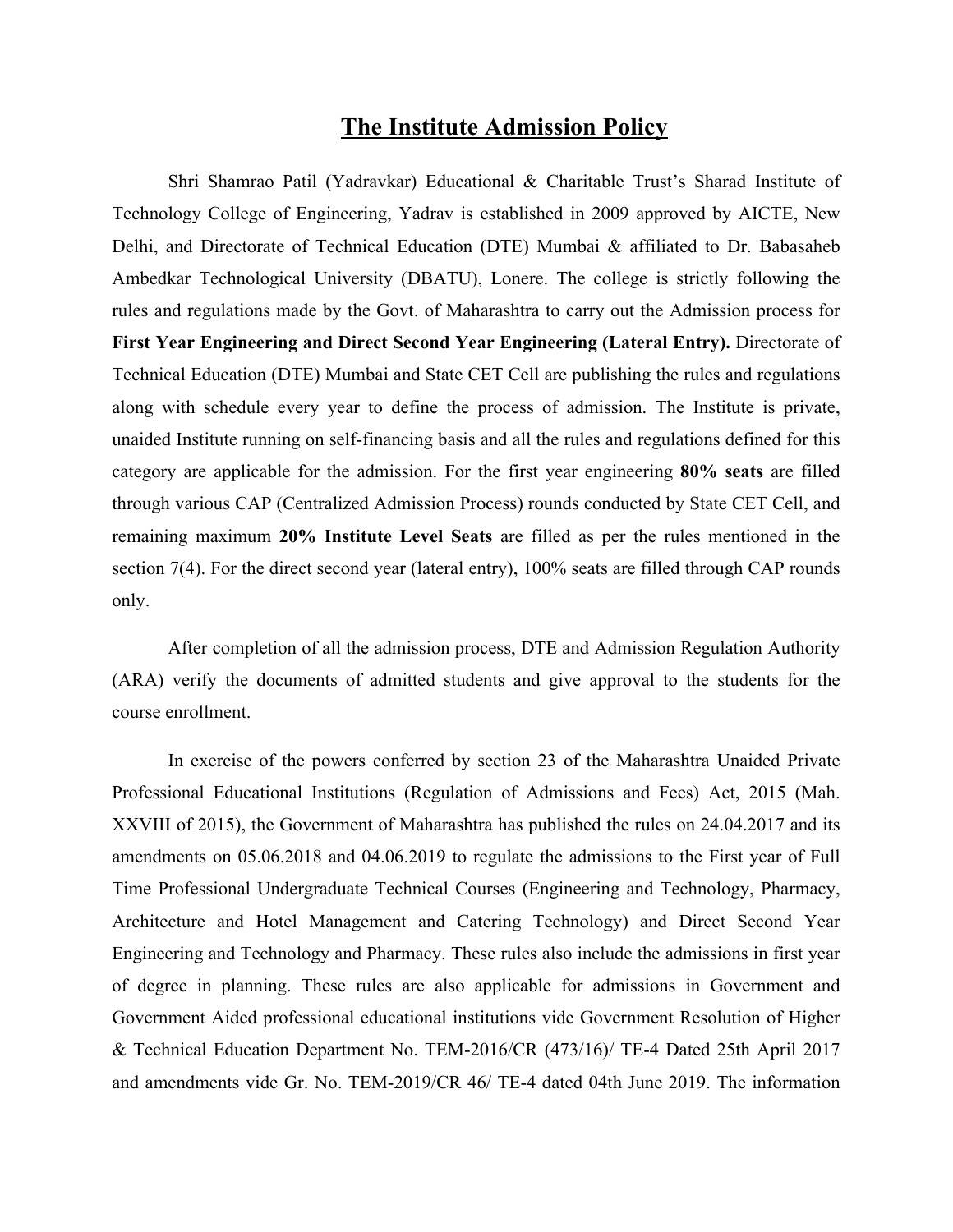brochure gives information regarding the eligibility and rules of admission to First and Second year of various technical professional undergraduate degree courses in the State of Maharashtra. This also provides information about invitation of applications for admission, preparation of merit list, distribution of seats, details of reservation, various rounds and stages of Centralized Admission Process (CAP), admissions in Institutional Quota seats and vacant seats after CAP, supernumerary seats, refund of fees, etc.

### **Eligibility Rules for B Tech Program**

### **(A) First Year Admission. –**

### **(1) Maharashtra State Candidature Candidates. –**

(i) The Candidate should be an Indian National;

(ii) Passed HSC or its equivalent examination with Physics and Mathematics as compulsory subjects along with one of the Chemistry or Biotechnology or Biology or Technical Vocational subject or Computer Science or Information Technology or Informatics Practices or Agriculture or Engineering Graphics or Business Studies and obtained at least 45 % marks (at least 40 % marks, in case of Backward Class categories, Economically Weaker Section and Persons with Disability category candidates belonging to Maharashtra State), in the above subjects taken together; and the Candidate should have appeared in all the subjects in CET and should obtain non zero score in CET conducted by the Competent Authority; or (ii)Passed Diploma in Engineering and Technology and obtained at least 45 % marks (at least 40 % marks, in case of Backward Class categories, Economically Weaker Section and Persons with Disability category candidates belonging to Maharashtra State);

### **(2) All India Candidature Candidates, Union Territory of Jammu and Kashmir and Union Territory of Ladakh Migrant Candidature Candidates. –**

(i) The Candidate should be an Indian National;

(ii) Passed Diploma in Engineering and Technology and obtained at least 45 % marks (at least 40 % marks, in case of Backward Class categories, Economically Weaker Section and Persons with Disability category candidates belonging to Maharashtra State );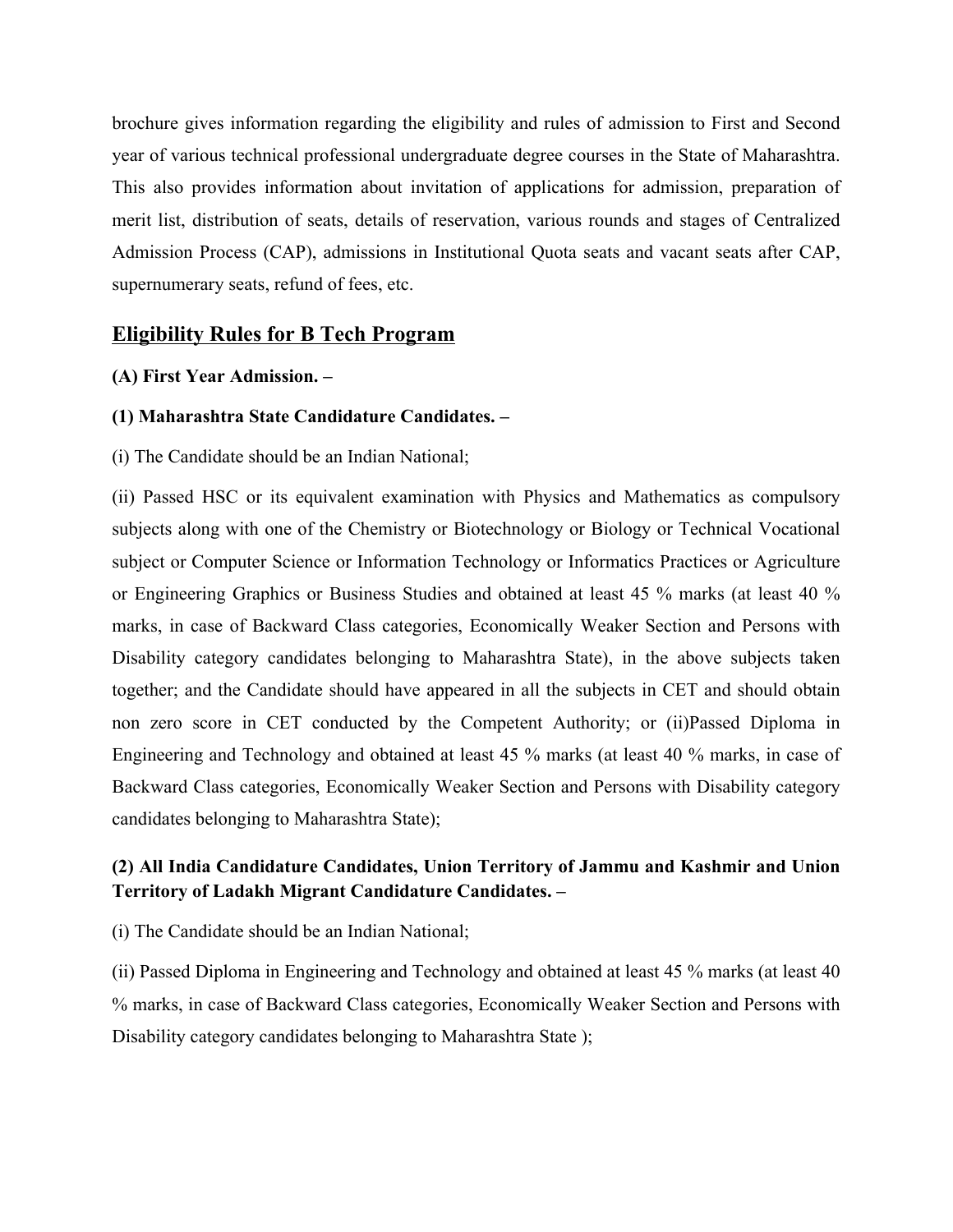## **(3) NRI / OCI / PIO, Children of Indian workers in the Gulf countries and Foreign National Candidature Candidates. –**

(i) The candidate should have passed the HSC or its equivalent examination with Physics and Mathematics as compulsory subjects along with one of the Chemistry or Biotechnology or Biology or Technical Vocational subject or Computer Science or Information Technology or Informatics Practices or Agriculture or Engineering Graphics or Business Studies, and obtained at least 45 % marks in the above subjects taken together;

(ii) Any other criterion declared from time to time by the appropriate authority as defined under the Act.

# **(B)Direct Second Year (Lateral Entry) Admission of students to B Tech Programs**

### **For Maharashtra State Candidature Candidates and All India Candidature Candidates, -**

(i) The Candidate should be an Indian National;

(ii) Passed Diploma Course in Engineering and Technology with at least 45% marks (40% marks in case of candidates of Backward Class categories, Economically Weaker Section and Persons with Disability category belonging to Maharashtra State) in appropriate branch of Engineering and Technology from an All India Council for Technical Education or Central or State Government approved Institution or its equivalent; or (ii) Passed B.Sc. Degree from a University Grants Commission (UGC) or Association of Indian Universities recognized University with at least 45% marks (40% in case of candidates of Backward Class categories, Economically Weaker Section and Persons with Disability category belonging to Maharashtra State ) and passed HSC or its equivalent examination with Mathematics as a subject: Provided that students belonging to this category shall clear the subjects of Engineering Graphics or Engineering Drawing and Engineering Mechanics of the first year Engineering Program along with second year subjects; or

(ii) Passed D.Voc. Stream in the same or allied sector;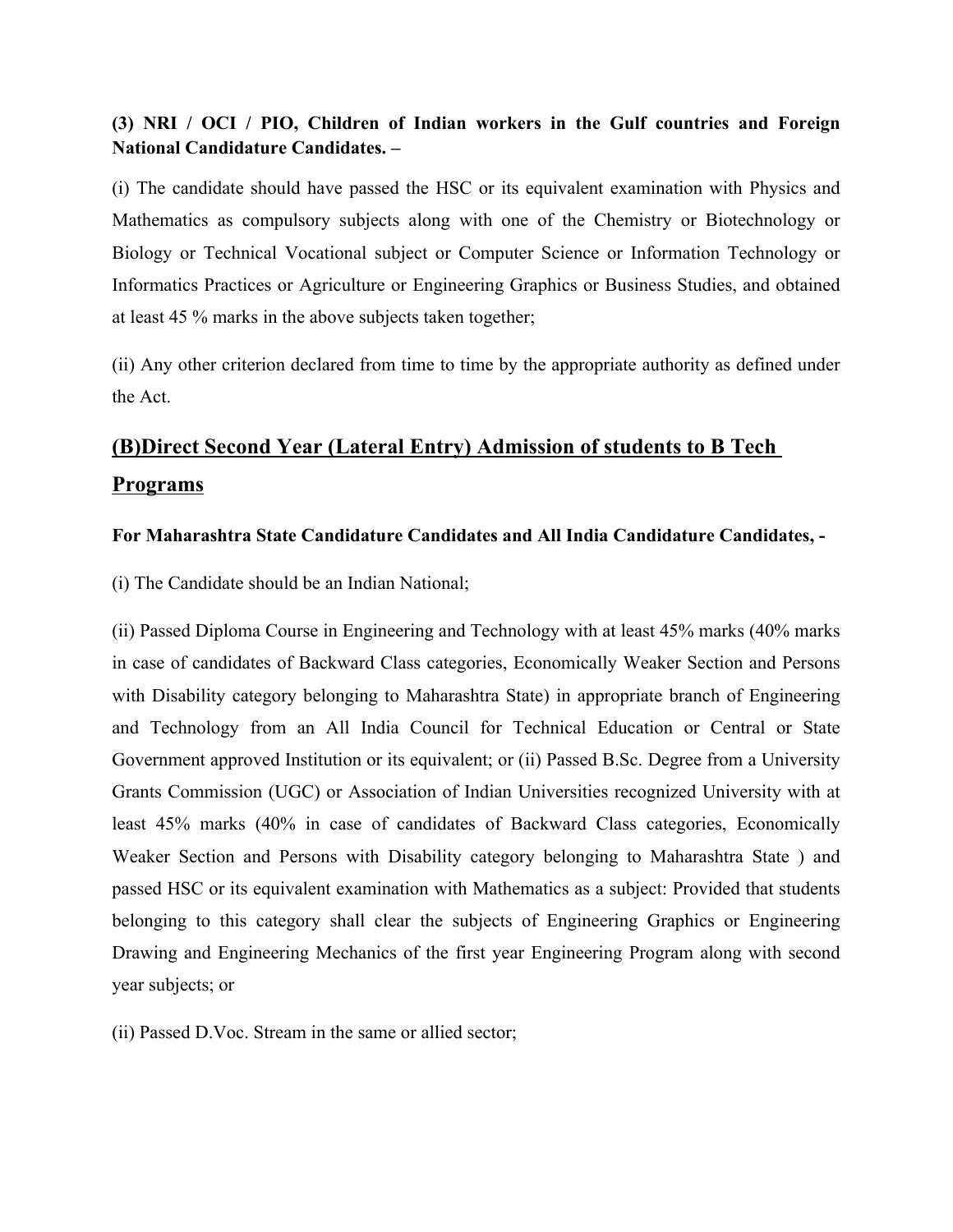(iii) In the above cases, a suitable bridge Courses, if required such as in Mathematics may be conducted;

(iv) Any other criterion declared from time to time by the appropriate authority as defined under the Act.

## **Nomenclature of B Tech. Program**

| Sr. No. | Program                                      | Nomenclature |
|---------|----------------------------------------------|--------------|
|         | Civil Engineering                            | <b>CE</b>    |
|         | Mechanical Engineering                       | ME           |
|         | Electronics & Tele-Communication Engineering | E&TC         |
|         | Computer Science & Engineering               | <b>CSE</b>   |
|         | <b>Electrical Engineering</b>                | EE           |
|         | Artificial Intelligence & Data Science       | AI&DS        |
|         | Mechatronics Engineering                     | <b>MTRX</b>  |

# **Program Duration**

- a) The total duration of an academic program is: Four years for B Tech. and three years for the students who join B Tech. under lateral entry scheme.
- b) The maximum period which a student can take to complete a full time academic Bachelor program of B Tech. is Six (6) years.

# **Transfer of students (Program/College)**

### **Change of Course or Institution after First, Second or Third year. -**

(1)The Candidate seeking for a change in course or shift after successfully completing the First Year of studies or both first and Second Semester examination in full or failed in one of the heads of passing will be allowed to do so in the same institution subject to the availability of sets and changes will be carried out based on the marks of First Year or First and Second Semester together. The Principal shall be responsible for ascertaining the eligibility of the Candidates as laid down by the concerned University for the course to which the Candidate is being transferred;